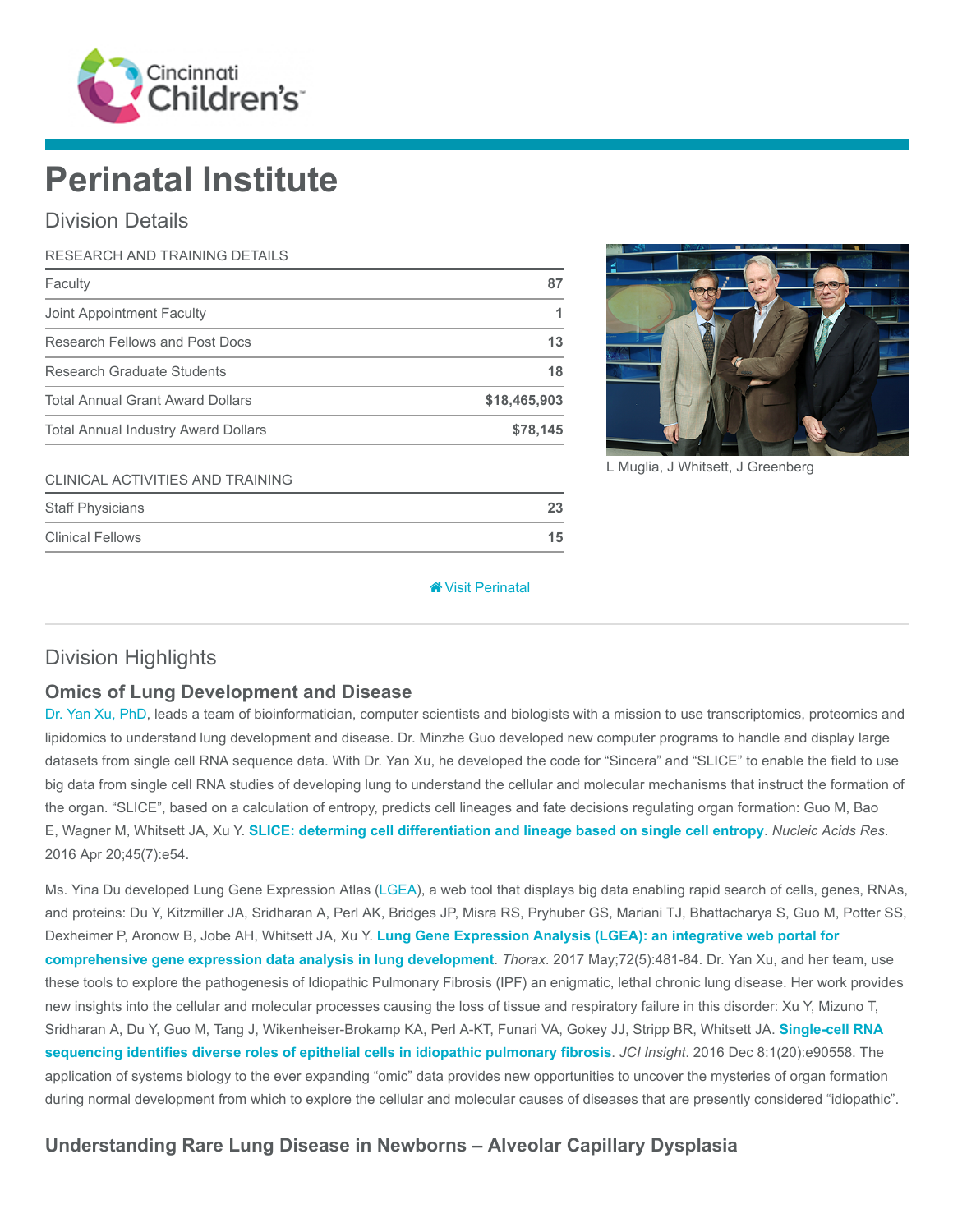[Dr. Vladimir Kalinichenko, MD, PhD,](https://www.cincinnatichildrens.org/bio/k/vladimir-kalinichenko) leads a team of scientist seeking to understand the causes and mechanisms underlying the pathogenesis if ACD, a rare but devastating lung disease affecting newborn infants. Infants with ACD suffer respiratory failure and hypoxemia, and usually die soon after birth despite of intensive care. Mutations cause most ACD in the gene FOXF1. Dr. Kalinichenko developed transgenic mouse models by inserting mutations in the FOXF/gene. His work shows the critical role of FOXF1 in directing lung vascular development before birth, and its role in maintaining the pulmonary microvasculature critical for lung function after birth. His team is uncovering the genetic networks directed by FOXF1 developing new approaches to enhance FOXF1 activity for therapy of ACD and [other lung diseases: Dharmadhikari AV, Szafranski P, Kalinichenko VV, Stankiewicz P.](https://www.ncbi.nlm.nih.gov/pubmed/26085809) Genomic and epigenetic complexity of the FOXF1 locus in 16q24.1: Implications for development and disease. Curr Genomics. 2015 Apr;16(2):107-16.

\*Cai Y, Bolte C, Le T, Goda C, Xu Y, Kalin TV, Kalinichenko VV. FOXF1 maintains endothelial barrier function and prevents edema after lung injury. Science Signaling[. 2016 Apr 19; 9\(424\):ra40. \\*This paper is on the cover page of Science Signaling, April 19, 2016](https://www.ncbi.nlm.nih.gov/pubmed/27095594) issue.

#### Elucidation of the Gut-Lung Axis in Innate Defense of the Neonatal Lung

[Newborn preterm infants are highly susceptible to bacterial pneumonia, a major cause of infant mortality worldwide. Dr. Hitesh Deshmukh,](https://www.cincinnatichildrens.org/bio/d/hitesh-deshmukh) MD, PhD, and his team, have uncovered a novel pathway by which the colonization of the GI tract with normal bacterial flora after birth is required for the development of innate defenses of the lung to fight bacterial infection. His work in Science Translational Medicine (Gray J, Oehrle K, Worthen G, Alenghat T, Whitsett J, Deshmukh H. [Intestinal commensal bacteria mediate lung mucosal immunity and](https://www.ncbi.nlm.nih.gov/pubmed/28179507) promote resistance of newborn mice to infection. Sci Transl Med. 2017 Feb 8;9(376)) demonstrates lack of gut bacteria, caused by administration of antibiotics before birth blocks signals required for recruitment and expansion of specialized innate lymphocytes (ILC3 cells) to the lung, where they activate defenses against bacterial pneumonia. He found that the ILC3 precursors traffic to the lung and secrete IL-22 that enhances resistance to pneumonia, and that this "trafficking" requires normal gut bacterial flora. Mothers, and babies, are often exposed to broad spectrum antibiotics that alter the gut microbiome. His work shows the requirement of normal gut flora for the education and migration of innate lymphocytes needed to protect the lung from infection. These findings explain the relationship between the widespread use of antibiotics and increased susceptibility of the newborn lung to bacterial infections.

#### **Publications**

- 1. [Kugathasan S; Denson LA; Walters TD; Kim MO; Marigorta UM; Schirmer M; Mondal K; Liu C; Griffiths A; Noe JD.](https://www.ncbi.nlm.nih.gov/pubmed/28259484) Prediction of complicated disease course for children newly diagnosed with Crohn's disease: a multicentre inception cohort study. The Lancet. 2017; 389:1710-1718.
- 2. [McCracken KW; Aihara E; Martin B; Rawford CMC; Broda T; Treguier J; Zhang X; Shannon JM; Montrose MH; Wells JM.](https://www.ncbi.nlm.nih.gov/pubmed/28052057) Wnt/betacatenin promotes gastric fundus specification in mice and humans. Nature. 2017; 541:182-187.
- 3. [Weiler SME; Pinna F; Wolf T; Lutz T; Geldiyev A; Sticht C; Knaub M; Thomann S; Bissinger M; Wan S.](https://www.ncbi.nlm.nih.gov/pubmed/28249813) Induction of Chromosome Instability by Activation of Yes-Associated Protein and Forkhead Box M1 in Liver Cancer. Gastroenterology. 2017; 152:2037- 2051.e22.
- 4. [Gray J; Oehrle K; Worthen G; Alenghat T; Whitsett J; Deshmukh H.](https://www.ncbi.nlm.nih.gov/pubmed/28179507) Intestinal commensal bacteria mediate lung mucosal immunity and promote resistance of newborn mice to infection. Science Translational Medicine. 2017; 9:eaaf9412-eaaf9412.
- 5. Sweeney EL; Dando SJ; Kallapur SG; Knox CL. [The Human Ureaplasma Species as Causative Agents of Chorioamnionitis.](https://www.ncbi.nlm.nih.gov/pubmed/27974410) Clinical microbiology reviews. 2017; 30:349-379.
- 6. Abman SH; Bancalari E; Jobe A. [The Evolution of Bronchopulmonary Dysplasia after 50 Years.](https://www.ncbi.nlm.nih.gov/pubmed/28199157) American journal of respiratory and critical care medicine. 2017; 195:421-424.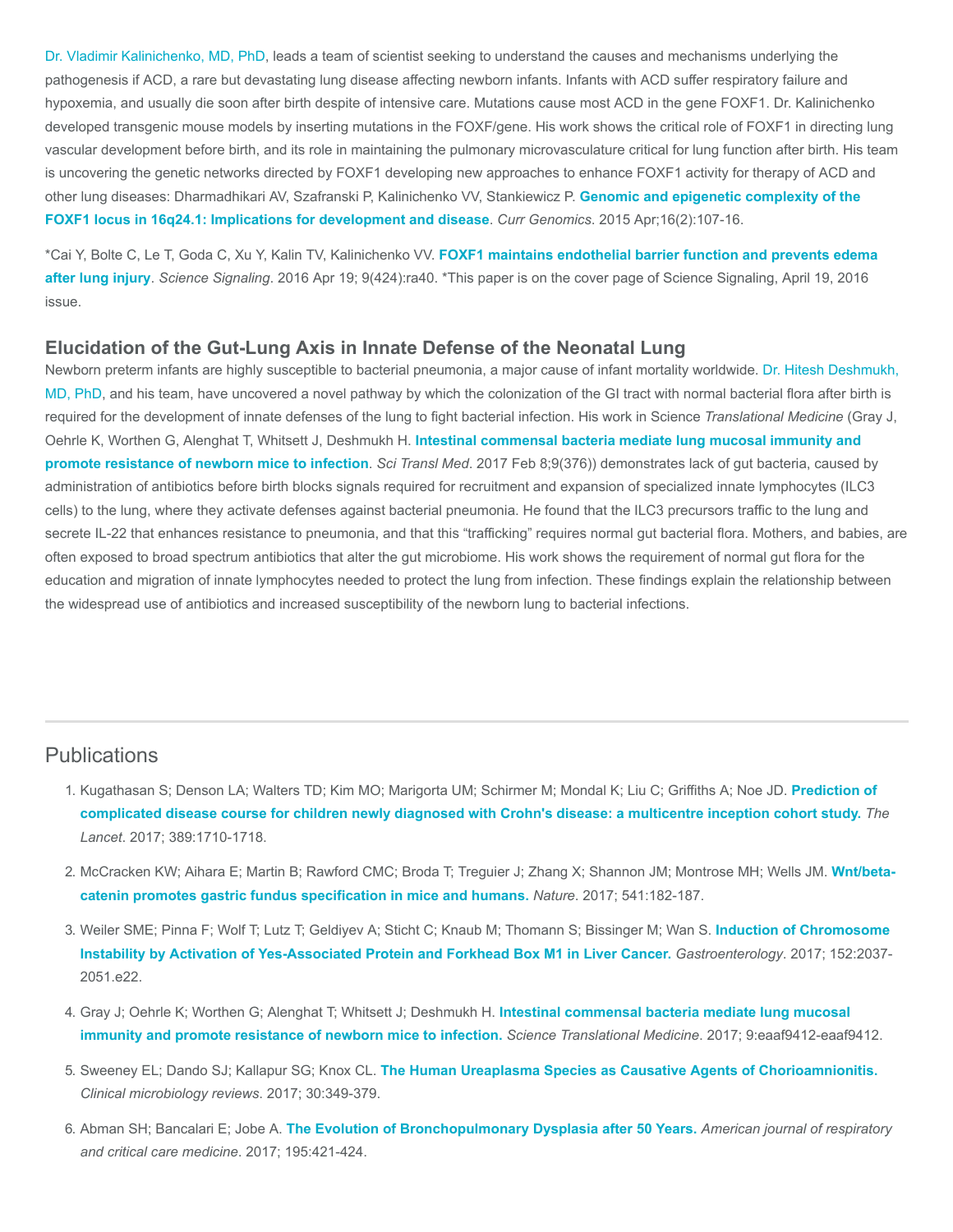- 7. Ahlfeld SK; Davis SD; Kelley KJ; Poindexter BB. [Early Elevation of Plasma Periostin Is Associated with Chronic Ventilator-](https://www.ncbi.nlm.nih.gov/pubmed/27905846)Dependent Bronchopulmonary Dysplasia. American journal of respiratory and critical care medicine. 2016; 194:1430-1433.
- 8. [Hawkins F; Kramer P; Jacob A; Driver I; Thomas DC; McCauley KB; Skvir N; Crane AM; Kurmann AA; Hollenberg AN.](https://www.ncbi.nlm.nih.gov/pubmed/28463226) Prospective isolation of NKX2-1-expressing human lung progenitors derived from pluripotent stem cells. Journal of Clinical Investigation. 2017; 127:2277-2294.
- 9. [Hall SL; Baker T; Lajoie S; Richgels PK; Yang Y; McAlees JW; van Lier A; Wills-Karp M; Sivaprasad U; Acciani TH.](https://www.ncbi.nlm.nih.gov/pubmed/27417023) IL-17A enhances IL-13 activity by enhancing IL-13-induced signal transducer and activator of transcription 6 activation. Journal of Allergy and Clinical Immunology. 2017; 139:462-471.e14.
- 10. [Pavlicev M; Wagner GP; Chavan AR; Owens K; Maziarz J; Dunn-Fletcher C; Kallapur SG; Muglia L; Jones H.](https://www.ncbi.nlm.nih.gov/pubmed/28174237) Single-cell transcriptomics of the human placenta: inferring the cell communication network of the maternal-fetal interface. Genome research. 2017; 27:349-361.
- 11. [Guo M; Tomoshige K; Meister M; Muley T; Fukazawa T; Tsuchiya T; Karns R; Warth A; Fink-Baldauf IM; Nagayasu T.](https://www.ncbi.nlm.nih.gov/pubmed/28255028) Gene signature driving invasive mucinous adenocarcinoma of the lung. EMBO Molecular Medicine. 2017; 9:462-481.
- 12. Guo M; Bao EL; Wagner M; Whitsett JA; Xu Y. [SLICE: determining cell differentiation and lineage based on single cell entropy.](https://www.ncbi.nlm.nih.gov/pubmed/27998929) Nucleic Acids Research. 2017; 45:gkw1278.
- 13. [Pammi M; Cope J; Tarr PI; Warner BB; Morrow AL; Mai V; Gregory KE; Simon Kroll J; McMurtry V; Ferris MJ.](https://www.ncbi.nlm.nih.gov/pubmed/28274256) Intestinal dysbiosis in preterm infants preceding necrotizing enterocolitis: a systematic review and meta-analysis. Microbiome. 2017; 5:31.
- 14. [Du Y; Kitzmiller JA; Sridharan A; Perl AK; Bridges JP; Misra RS; Pryhuber GS; Mariani TJ; Bhattacharya S; Guo M.](https://www.ncbi.nlm.nih.gov/pubmed/28070014) Lung Gene Expression Analysis (LGEA): an integrative web portal for comprehensive gene expression data analysis in lung development. Thorax. 2017; 72:481-484.
- 15. Milewski D; Pradhan A; Wang X; Cai Y; Le T; Turpin B; Kalinichenko VV; Kalin TV. FoxF1 and FoxF2 transcription factors [synergistically promote rhabdomyosarcoma carcinogenesis by repressing transcription of p21\(Cip1\) CDK inhibitor.](https://www.ncbi.nlm.nih.gov/pubmed/27425595) Oncogene: Including Oncogene Reviews. 2017; 36:850-862.
- 16. [Sun L; Ren X; Wang IC; Pradhan A; Zhang Y; Flood HM; Han B; Whitsett JA; Kalin TV; Kalinichenko VV.](https://www.ncbi.nlm.nih.gov/pubmed/28420758) The FOXM1 inhibitor RCM-1 suppresses goblet cell metaplasia and prevents IL-13 and STAT6 signaling in allergen-exposed mice. Science Signaling. 2017; 10:eaai8583.
- 17. [Mucci A; Kunkiel J; Suzuki T; Brennig S; Glage S; Kühnel MP; Ackermann M; Happle C; Kuhn A; Schambach A.](https://www.ncbi.nlm.nih.gov/pubmed/27453007) Murine iPSC-Derived Macrophages as a Tool for Disease Modeling of Hereditary Pulmonary Alveolar Proteinosis due to Csf2rb Deficiency. Stem Cell Reports. 2016; 7:292-305.
- 18. Mueller C; Gernoux G; Gruntman AM; Borel F; Reeves EP; Calcedo R; Rouhani FN; Yachnis A; Humphries M; Campbell-Thompson M. [5 Year Expression and Neutrophil Defect Repair after Gene Therapy in Alpha-1 Antitrypsin Deficiency.](https://www.ncbi.nlm.nih.gov/pubmed/28408179) Molecular Therapy. 2017; 25:1387-1394.
- 19. Dingess KA; Valentine CJ; Ollberding NJ; Davidson BS; Woo JG; Summer S; Peng YM; Guerrero ML; Ruiz-Palacios GM; Ran-Ressler RR. [Branched-chain fatty acid composition of human milk and the impact of maternal diet: the Global Exploration of](https://www.ncbi.nlm.nih.gov/pubmed/27903517) Human Milk (GEHM) Study. American Journal of Clinical Nutrition. 2017; 105:177-184.
- 20. deSante-Bertkau JE; Haberman B. [Resuscitation Decisions of Extremely Premature Infants at the Limits of Viability: Defining](https://www.ncbi.nlm.nih.gov/pubmed/27996907) Best Interests. The American Journal of Bioethics. 2017; 17:86-88.
- 21. [Kazi AM; Cortese MM; Yu Y; Lopman B; Morrow AL; Fleming JA; McNeal MM; Steele AD; Parashar UD; Zaidi AKM.](https://www.ncbi.nlm.nih.gov/pubmed/28329092) Secretor and Salivary ABO Blood Group Antigen Status Predict Rotavirus Vaccine Take in Infants. Journal of Infectious Diseases. 2017; 215:786-789.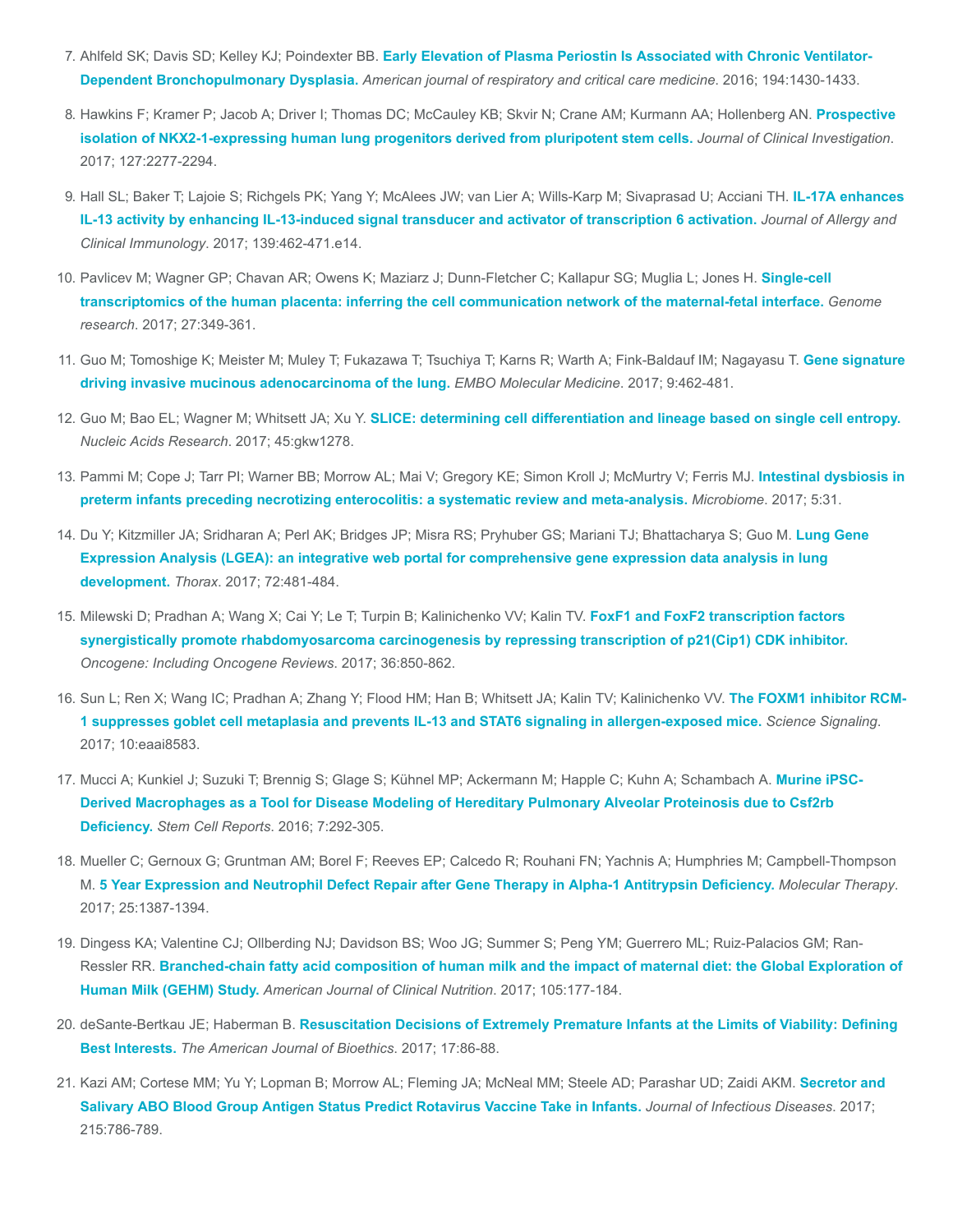- 22. Senthamaraikannan P; Presicce P; Rueda CM; Maneenil G; Schmidt AF; Miller LA; Waites KB; Jobe AH; Kallapur SG; Chougnet CA. [Intra-amniotic Ureaplasma parvum-Induced Maternal and Fetal Inflammation and Immune Responses in Rhesus Macaques.](https://www.ncbi.nlm.nih.gov/pubmed/27601620) Journal of Infectious Diseases. 2016; 214:1597-1604.
- 23. [Campo I; Luisetti M; Griese M; Trapnell BC; Bonella F; Grutters JC; Nakata K; Van Moorsel CHM; Costabel U; Cottin V.](https://www.ncbi.nlm.nih.gov/pubmed/27396783) A Global Survey on Whole Lung Lavage in Pulmonary Alveolar Proteinosis. Chest. 2016; 150:251-253.
- 24. [Iams JD; Applegate MS; Marcotte MP; Rome M; Krew MA; Bailit JL; Kaplan HC; Poteet J; Nance M; McKenna DS.](https://www.ncbi.nlm.nih.gov/pubmed/28079774) A Statewide Progestogen Promotion Program in Ohio. Obstetrics and Gynecology. 2017; 129:337-346.
- 25. [Yang L; Na CL; Luo S; Wu D; Hogan S; Huang T; Weaver TE.](https://www.ncbi.nlm.nih.gov/pubmed/28401922) The Phosphatidylcholine Transfer Protein Stard7 is Required for Mitochondrial and Epithelial Cell Homeostasis. Scientific Reports. 2017; 7:46416-46416.

## Grants, Contracts, and Industry Agreements

### Annual Grant Award Dollars

| Investigator                                   | Title                                                      | Sponsor                          | ID            | <b>Dates</b>         | <b>Amount</b>           |
|------------------------------------------------|------------------------------------------------------------|----------------------------------|---------------|----------------------|-------------------------|
| Eric Kirkendall, MD<br>Kristin R Melton        | Improving Intensive Care<br>Medication Safety through EHR- | National Institutes of<br>Health | R01 LM012230  | 09/15/2015           | \$170,959               |
|                                                | based Algorithms.                                          |                                  |               | 08/31/2019           |                         |
| Tatiana Viktorovna                             | Transcriptional Regulation of                              | American Cancer                  | RSG1332501    | 07/01/2013 \$180,000 |                         |
| Kalin, MD, PhD                                 | Cancer Progression and<br>Metastasis by FoxM1              | Society National                 |               | 06/30/2017           |                         |
| Jeffrey A Whitsett, MD                         | Lung and Cardiovascular                                    | National Institutes of           | T32 HL007752  | 07/01/2014 \$308,475 |                         |
| Bruce C Trapnell, MD                           | Development and Disease                                    | Health                           |               |                      |                         |
|                                                | Pathogenesis Training Program                              |                                  |               | 06/30/2019           |                         |
| James Patrick Bridges,                         | Role of GPR116 in the Regulation                           | American Heart                   | 13SDG17090028 | 07/01/2013 \$77,000  |                         |
| PhD                                            | of Alveolar Surfactant Pool Size                           | <b>Association - National</b>    |               |                      |                         |
|                                                |                                                            |                                  |               | 06/30/2017           |                         |
| Timothy E Weaver, PhD                          | Stard7, a Novel Inhibitor of                               | National Institutes of           | R01 HL122130  | 01/01/2014 \$390,000 |                         |
|                                                | Allergic Lung Disease                                      | Health                           |               |                      |                         |
|                                                |                                                            |                                  |               | 12/31/2017           |                         |
| Jeffrey A Whitsett, MD                         | Molecular Atlas of Lung                                    | National Institutes of           | U01 HL122638  | 06/15/2014 \$53,102  |                         |
|                                                | Development - Data Coordinating<br>Center                  | Health (Duke University)         |               | 04/30/2019           |                         |
|                                                |                                                            |                                  |               |                      |                         |
| Jeffrey A Whitsett, MD<br>S Steven Potter, PhD | Lung MAP Atlas Research<br>Center                          | National Institutes of<br>Health | U01 HL122642  |                      | 06/15/2014 \$390,732.50 |
|                                                |                                                            |                                  |               | 04/30/2019           |                         |
|                                                |                                                            |                                  |               |                      |                         |
| Bruce C Trapnell, MD                           | Macrophage Based Gene<br>Therapy for Hereditary            | National Institutes of<br>Health | R01 HL118342  | 05/01/2014 \$554,394 |                         |
|                                                | Pulmonary Alveolar Proteinosis                             |                                  |               | 04/30/2018           |                         |
| Vladimir V Kalinichenko,                       | Transcriptional Regulation of                              | National Institutes of           | R01 HL123490  | 08/05/2014           | \$390,000               |
| MD, PhD                                        | Goblet Cell Metaplasia                                     | Health                           |               |                      |                         |
|                                                |                                                            |                                  |               | 06/30/2018           |                         |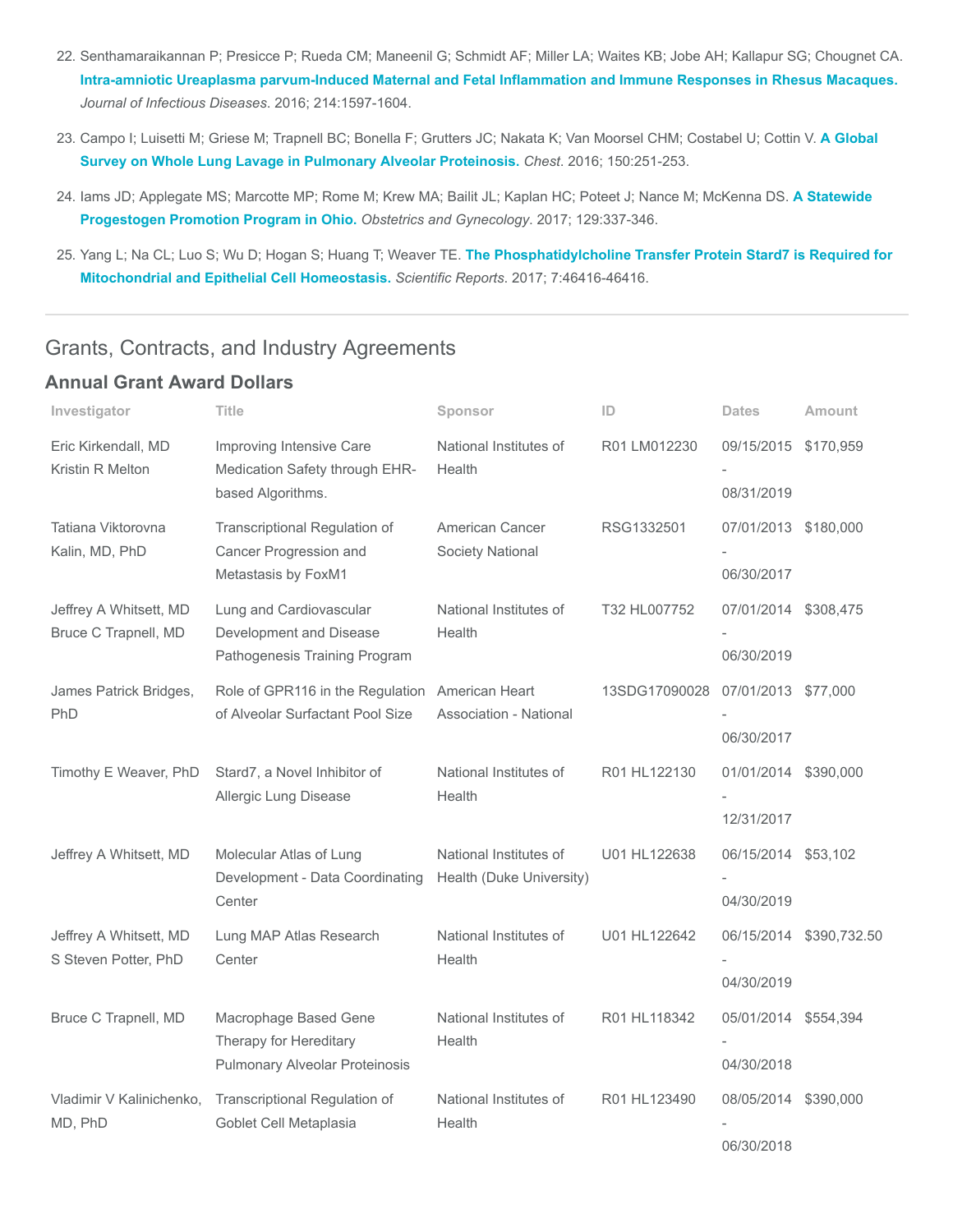| Bruce C Trapnell, MD                 | RLDC: Molecular Pathway-Driven<br>Diagnostics & Therapeutics for<br>Rare Lung Diseases      | National Institutes of<br>Health              | U54 HL127672 | 09/18/2014 \$625,000<br>07/31/2019 |           |
|--------------------------------------|---------------------------------------------------------------------------------------------|-----------------------------------------------|--------------|------------------------------------|-----------|
| James M Greenberg,<br><b>MD</b>      | Healthy Start Cincinnati                                                                    | Health Resources &<br>Services Admin          | H49 MC27823  | 09/01/2014 \$391,041               |           |
|                                      |                                                                                             |                                               |              | 03/31/2019                         |           |
| Vladimir V Kalinichenko,<br>MD, PhD  | Foxf1 Transcription Factor in<br>Development of Pulmonary<br>Capillaries                    | National Institutes of<br>Health              | R01 HL084151 | 05/08/2015<br>04/30/2019           | \$390,000 |
| Hitesh Deshmukh, MD,<br>PhD          | Role of Commensal Bacteria in<br>Regulating Neutrophil-mediated<br>Host Defense in Neonates | National Institutes of<br>Health              | K08 HD084686 | 08/01/2015 \$163,037<br>05/31/2019 |           |
| Louis Muglia                         | Systems Biology Approaches to<br>Birth Timing and Preterm Birth<br><b>Risk</b>              | <b>Bill &amp; Melinda Gates</b><br>Foundation | OPP1113966   | 11/17/2014 \$15,925<br>10/31/2017  |           |
| Brenda Poindexter, MD,<br><b>MS</b>  | <b>NICHD Cooperative Multicenter</b><br>Neonatal Research Network                           | National Institutes of<br>Health              | UG1 HD027853 | 04/01/2016 \$326,595<br>03/31/2021 |           |
| James Patrick Bridges,<br>PhD        | Role of GPR116 in Alveolar<br>Homeostasis                                                   | National Institutes of<br>Health              | R01 HL131634 | 03/18/2016 \$392,012<br>02/28/2021 |           |
| Alan Hall Jobe, MD,<br>PhD           | <b>Antenatal Steroid Treatment</b><br>Strategies for Low Resource<br>Countries              | <b>Bill &amp; Melinda Gates</b><br>Foundation | OPP1132910   | 10/26/2015<br>12/31/2017           | \$523,055 |
| Margaret K Hostetter,<br><b>MD</b>   | Child Health Research Career<br>Development Award (K12)                                     | National Institutes of<br>Health              | K12 HD028827 | 12/01/2015 \$178,537<br>11/30/2017 |           |
| Tatiana Viktorovna<br>Kalin, MD, PhD | Targeting Foxm1 in Pulmonary<br>Fibrosis                                                    | National Institutes of<br>Health              | R01 HL132849 | 09/01/2016<br>06/30/2020           | \$312,000 |
| Debora Ines Sinner,<br><b>PhD</b>    | Molecular Basis of Dorsal-ventral<br>Patterning of the Conducting<br>Airways                | National Institutes of<br>Health              | R03 HL133420 | 09/01/2016 \$78,000<br>08/31/2018  |           |
| Timothy E Weaver, PhD                | Deficiency of Phospholipid<br>Transfer Protein, a Driver of<br>Allergic Airway Disease      | National Institutes of<br>Health              | R01 HL134186 | 08/04/2016<br>05/31/2020           | \$990,746 |
| Bruce C Trapnell, MD                 | The 2016 International Rare Lung<br><b>Diseases Clinical Research</b><br>Conference         | National Institutes of<br>Health              | R13 HL134326 | 08/01/2016 \$15,000<br>07/31/2017  |           |
| Bruce C Trapnell, MD                 | Pathogenesis-Based Diagnostics<br>and Pharmacotherapeutics for<br>PAP                       | National Institutes of<br>Health              | R01 HL085453 | 07/01/2016 \$780,000<br>04/30/2020 |           |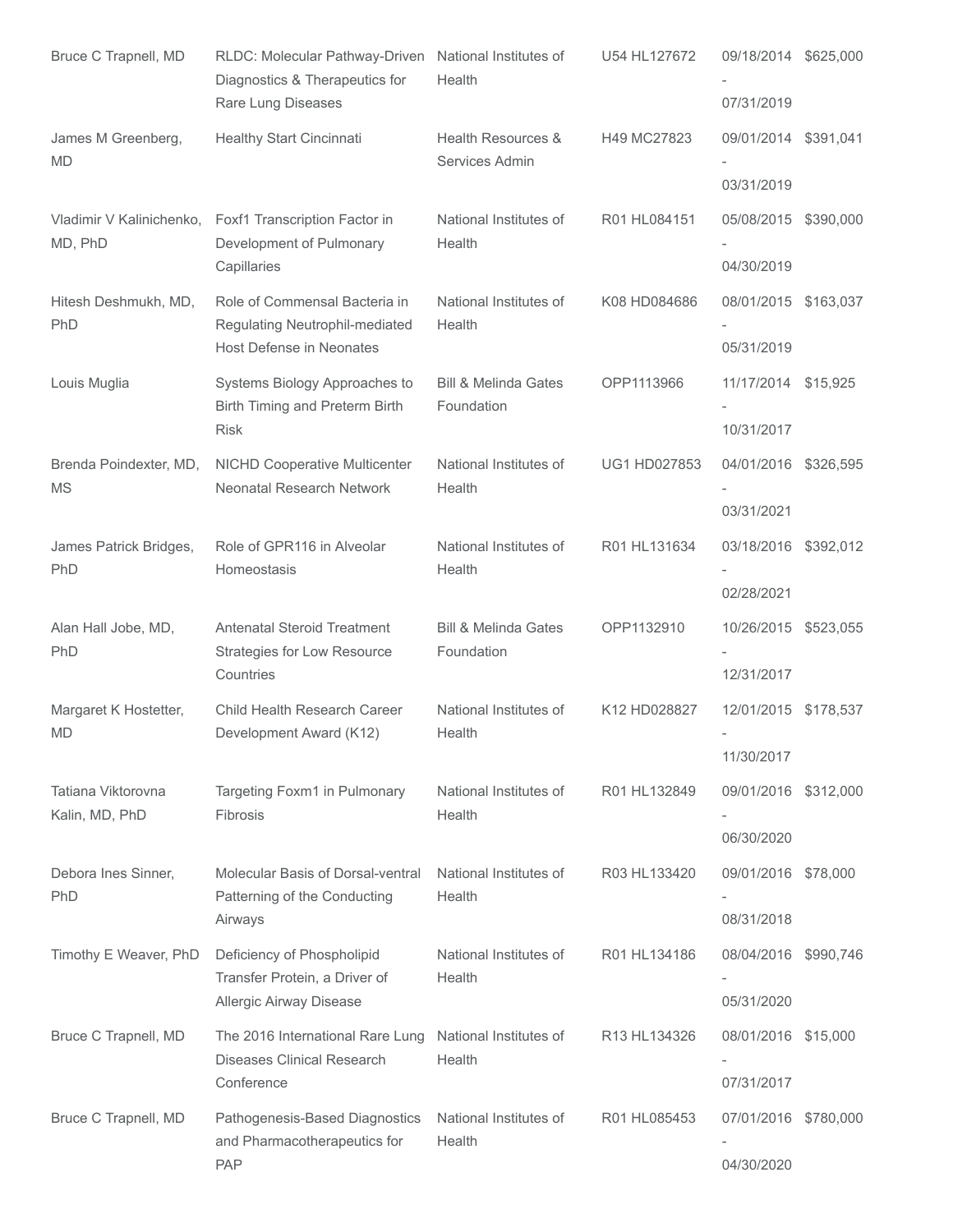| Jeffrey A Whitsett, MD                                            | <b>Editing Alveolar Progenitor Cells</b><br>for Correction of Monogenic<br><b>Disease</b>                        | National Institutes of<br>Health                                                      | U01 HL134745 | 09/23/2016 \$2,002,148<br>05/31/2023 |                         |
|-------------------------------------------------------------------|------------------------------------------------------------------------------------------------------------------|---------------------------------------------------------------------------------------|--------------|--------------------------------------|-------------------------|
| Jeffrey A Whitsett, MD                                            | Transcriptional Programming of<br>Asthma Related Pathology in<br>Respiratory Epithelia                           | National Institutes of<br>Health                                                      | R01 HL095580 | 04/01/2016 \$528,560<br>03/31/2018   |                         |
| Bruce C Trapnell, MD                                              | Multicenter Interventional<br>Lymphangioleiomyomatosis Early<br>Disease Trial (MILED Trial)-CC                   | National Institutes of<br>Health (University of<br>Cincinnati)                        | U01 HL131755 | 09/20/2016 \$46,461<br>06/30/2021    |                         |
| Anne Karina Perl, PhD                                             | <b>Interstitial Resident Fibroblasts</b><br>Direct Alveolar Epithelial<br>Differentiation                        | National Institutes of<br>Health                                                      | R01 HL131661 | 01/01/2017 \$475,847<br>11/30/2020   |                         |
| Suhas G Kallapur, MD<br>David A Hildeman, PhD<br>Andrew Herr, PhD | Novel Therapeutic Target for<br>Intrauterine Inflammation                                                        | National Institutes of<br>Health                                                      | R21 HD090856 | 12/10/2016 \$78,000<br>11/30/2018    |                         |
| Xiaofang Tang, PhD                                                | Lung Repaid and Regeneration<br>Consortium                                                                       | National Institutes of<br>Health (Duke University)                                    | U01 HL110967 | 01/01/2016 \$20,000<br>12/31/2016    |                         |
| Jeffrey A Whitsett, MD                                            | Omics of Lung Diseases                                                                                           | National Institutes of<br>Health                                                      | K12 HL119986 | 06/01/2016 \$657,654<br>05/31/2018   |                         |
| Takuji Suzuki, PhD                                                | Genome Edited iPS Cell-derived<br>Macrophages as a Novel Lung<br>Cell Therapy                                    | National Institutes of<br>Health                                                      | R01 HL136721 | 02/06/2017 \$390,000<br>01/31/2021   |                         |
| Jeffrey A Whitsett, MD<br>Xinhua Lin, PhD                         | Role of EMC3/TMEM111 in<br>Alveolar Epithelial Cell Function                                                     | National Institutes of<br>Health                                                      | R01 HL136722 | 03/31/2021                           | 04/01/2017 \$239,610.50 |
| Debora Ines Sinner,<br>PhD                                        | <b>Molecular Mechanisms</b><br><b>Underlying Upper Airway</b><br>Patterning and Tracheomalacia                   | National Institutes of<br>Health                                                      | K01 HL115447 | 08/01/2016 \$112,397<br>07/31/2017   |                         |
| Yan Xu, PhD                                                       | Foundational Mapping of the<br><b>Neural Circuits that Control</b><br>Intrinsic Lung Function                    | Department of Health<br>and Human Services<br>(University of California<br>San Diego) | OT2OD023857  | 02/01/2017 \$101,235<br>07/31/2018   |                         |
| Louis Muglia                                                      | Maternal Genetics and<br>Micronutrient Status as Risk<br>Factors for Preterm Birth in the<br><b>AMANHI Study</b> | <b>Bill &amp; Melinda Gates</b><br>Foundation                                         | OPP1152451   | 09/12/2016 \$574,209<br>07/31/2018   |                         |
| Louis Muglia<br>Claire A Chougnet, PhD                            | Maternal Temperament, Stress,<br>and Inflammation in Preterm Birth                                               | National Institutes of<br>Health                                                      | R01 HD078127 | 08/31/2017                           | 09/01/2016 \$188,569.50 |
| Daniel Todd Swarr, MD                                             | The Long Non-coding RNA Fanci Francis Family                                                                     |                                                                                       | swarr, dan,  | 07/01/2016 \$45,125                  |                         |